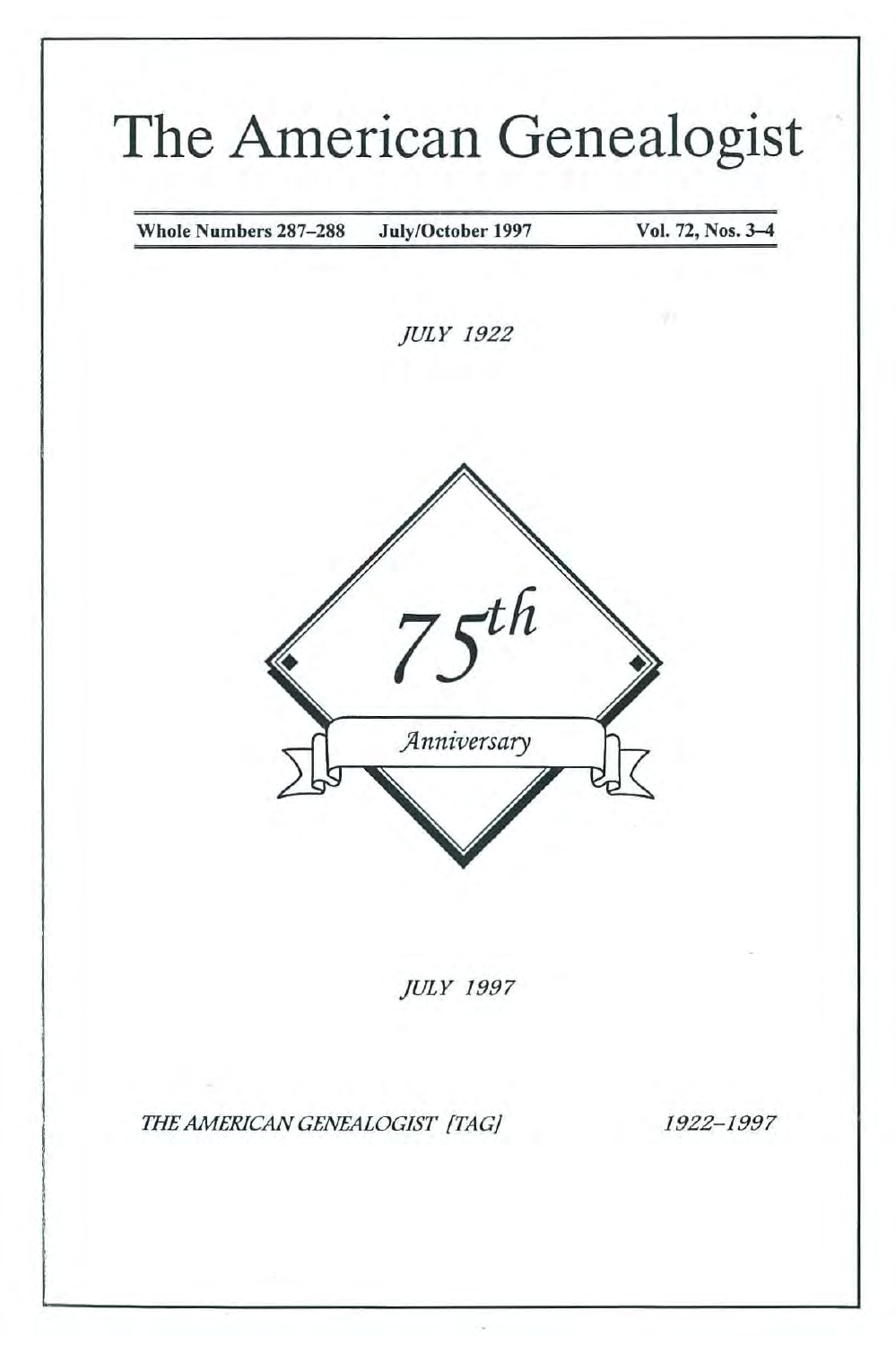### DELIBERATE FRAUD AND MANGLED EVIDENCE

#### The Search for the Fictional Family of Anne Marie Philippe of Natchitoches, Louisiana

#### *By Elizabeth Shown Mills, e.G., e.G.L., F.A.s.a*

Genealogy has matured greatly in the seventy-five years since Donald Lines Jacobus founded *The American Genealogist* on the principles of sound scholarship and uncompromising ethics. Standards have soared, interest has exploded, and technology has revolutionized every aspect of the pursuit. Vet certain base elements remain. Nonsense is still offered to an unsuspecting public by those more interested in fun and profits than truth and accuracy. And evidence is still mutilated by those who see fit to twist it, bend it, amplify it, simplify it, hide it, or ignore it—either out of inexperience or from an assumption that genealogy operates upon a lesser plane than other intellectual investigations.

This paean to the parentage of Anne Marie Philippe covers such genealogical foibles in a tale *noir* that is more a caution to the casual researcher than a simple record of discovery.

#### THE PROBLEM

In 1970, as gullible novices and impecunious youths, my husband and 1 took up a collection in his family to employ a "professional" genealogist. On an exploratory trip to the courthouse in Natchitoches, Louisiana, we had met the affable Louis Raphael Nardini Jr. (now deceased), who introduced himself as a "local historian, author, and genealogist," and then informed us that he had already traced my husband's ancestral families to the 1714 founding of Natchitoches- the oldest settlement in all the Louisiana Purchase.

#### *What luck!*

The rendered report presented one particular family group in the manner shown below. I quote precisely. Readers will *please* not copy any of the following **misinformation into their records. <sup>I</sup>**

<sup>&</sup>lt;sup>1</sup> Regarding the *dit* names that appear in this "report": a *dit* in eighteenth-century French so**ciety (both New World and Old) was a nickname that was commonly used as a substitute for a person's surname. The** *dits* **given by Nard ini in this piece** of writing **are spurious- as was "Athanasse Philippe dit L' Hauter" himse lf. To Nardini's credit, his two books on the Natchitoches area**  apparently underwent editing. Their prose is not as infelicitous as this report, though their infor**mation is no more reliable.**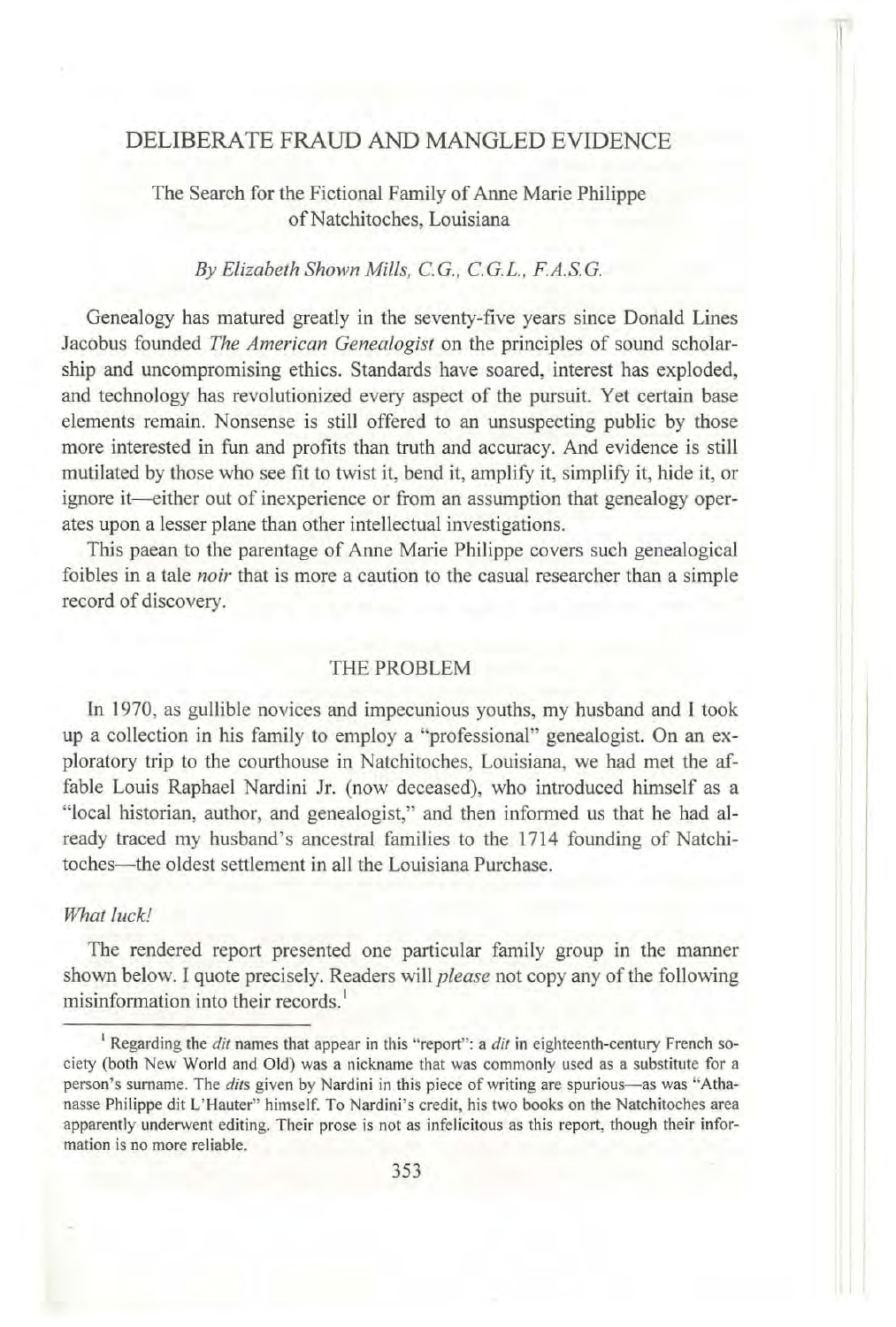**Jacques Dupree dit "Sanspeur" (The Fearless)** 

**Jacques Dupree, born 1690 in Died I 736 at the Post of St. Jean Baptiste de Natchitoches Native of Son of Son of Dupree and** \_\_\_ **He was a resident of Cannes Burle and Cote Des Allamonds before** Sette ling **in Natchi-**At Cote Des Allamonds or at New Orleans ........... . ... . . . . . . . . . . ... . . **to** 

Anne Marie Philippe, born 1707 at Strasbourg, Department of Alsace, France Died **at Post St Jean Baptiste de Natchitoches. She was a daughter of Athanasse Phillippe. Native of Savern, Dioceese of Strasbourg of AIsace, France and Catherine Hymel, native of Calmar, Diocese** of Strasburg **Dept of Alsace in France** 

**Note: The Ship L'Union From Nantes France, Landing at the Port** of New **Orleans May 28,1719. There were Many Familys** of German **decent** of the **Alsace Loraine Area of France and who were setteled along the West Bank of the Mississippi River above New Orleans. Hinse Cote Des AIJamonds or German Coast. Established in 1722 when the Fort was Placed There but Settlers were Occupying the area in 1720 early in that year.** 

**Of the Log of the Ship L'Union Passinger List was. Athanasse Philippe wife Catherine Hymel One son Athanasse age 17 years and daughter Catherine age 12 years. They setteJed in the Cote Des Allamonds Area in 1720** 

**Ages Following are** of the **year 1719.** 

**Athanasse Philippe dit L'Hauter" (Tallness or Bigand Tall) Hair Brown age 50 Hight 6'4" Eyes Blue Complection Fair Occupation,Carpenter. Batherine Hymel Hight 5'6" Eyes Blue Hair Blond Complection Fair age 46 years.** 

Jacques Dupree and Anne Marie Philippe were married before setteling in Natchitoches. Their **children were:** 

**l.Jean Baptiste Dupree born 1730 Baptised 1735 at Natchitoches,** 

**2.Robert Dupree born 1726 baptised 1735 at Natchitoches.** 

**3.Joseph Dupree born J 727 baptised 1735 at Natchitoches.** 

**4.Elizabeth Dupree Born 1733 baptised 1735 at Natchitoches.** 

**5.Catherine Dupree born 1731 baptised 1735 at Natchitoches.** 

Here ended the report's coverage of this "family."

#### IN SEARCH OF PROOF

In response, we asked Nardini for documentation of his data. When he did not reply, we set out to find that verification for ourselves. In the decades since, we have seen hundreds of similar "reports" this "professional" supplied to trusting clients. Like his other victims, we have failed miserably in our efforts to find support for accounts he provided—although abundant evidence exists to reconstruct many of the lines correctly. Anne Marie Philippe has presented a thornier problem, complicated needlessly by closed records and misguided editorial practices.

#### *The Ship*

The statement that Anne Marie's family immigrated aboard *L 'Union* provides an obvious starting point for research. Most extant ship rolls for this period of Louisiana's history were published within twelve months of Nardini's report.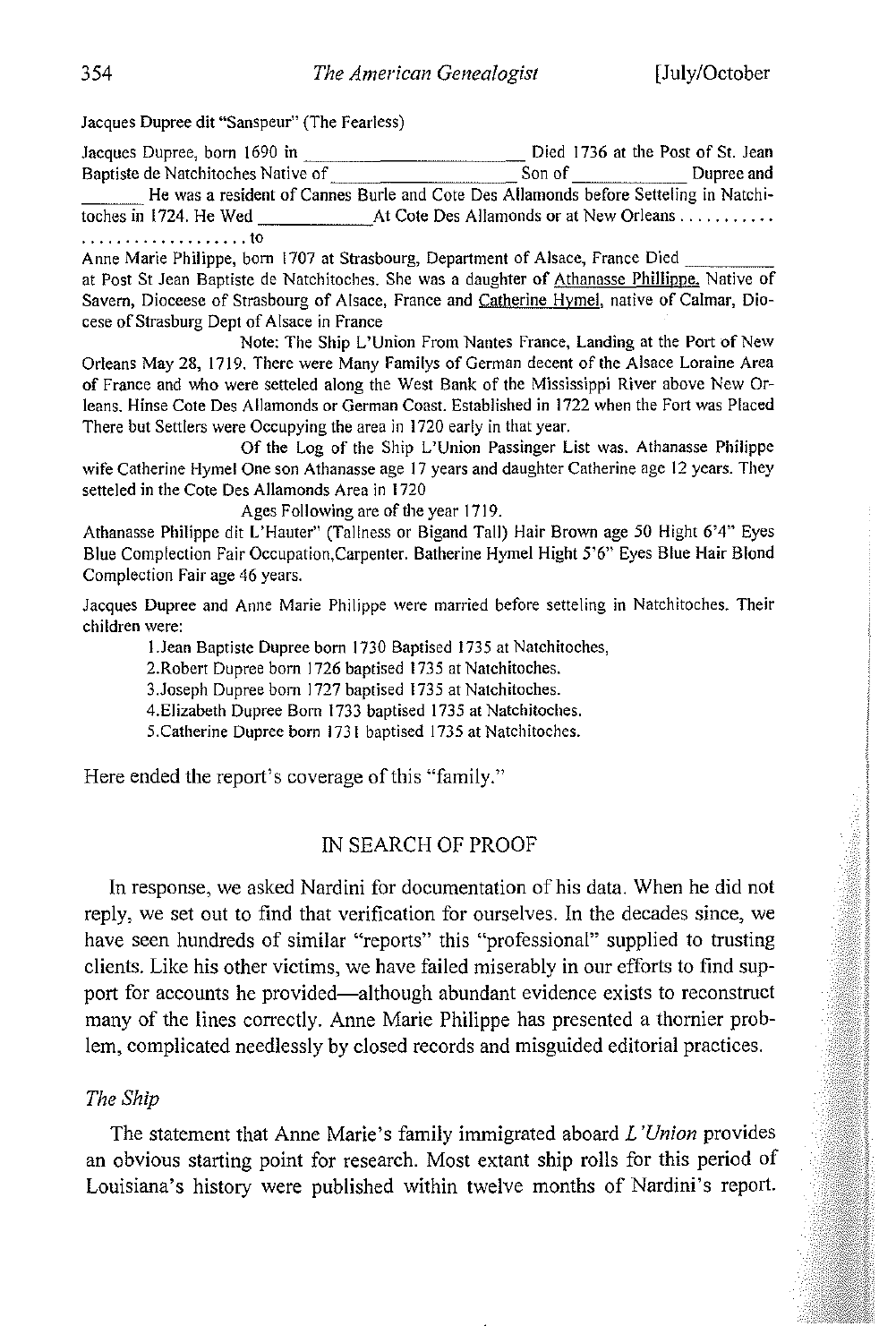Forsyth and Zeringue's 1969 compilation covered five shiploads of Germans who arrived in 1721 (rather than 1719). No *L'Union* is among them.<sup>2</sup> Glenn Conrad's twin volumes of 1970 span the years 1717-24. Here, there does appear a ship *L 'Union,* with a roll dated the "right" year (1719); and it enumerates "company **employees, concessionaries, private passengers, soldiers, deserters, tobacco**  smugglers, illicit salt dealers, exiles, vagabonds and others." But it includes no German families, no one surnamed *Philippe* or *Hymel,* and no couple bearing the given names *Athanasse* and *Catherine.* <sup>3</sup>

#### *Church Records*

Nardini also stated that five children of Jacques and Anne Marie were baptized at Natchitoches in 1735, suggesting that at least one to five sacramental records exist there for the family—any of which might offer further data on Anne Marie's origins. Extant church records at Natchitoches begin in 1734, recorded variously in French, Spanish, and Latin. They yielded a variety of records that belie much of the detail in Nardini's "report."

According to those registers (augmented in one case by census data), the actual family unit emerged as follows:

JACQUES DUPRE *DlT* LASUISSE [not *"dit* SansPeur" as Nardini held], a soldier and native of Paris, drowned at Natchitoches on 25 June 1736 and was buried on 26 June.4 He married ANNE MARIE PHILIPPE (var. *Philipelau* and *Philippe Marthe),* who was born about 1709, a "native of the Palatine, archbishopric of Mayance [Mainz]." She died at the plantation of her second husband below the town of Natchitoches on 21 September 1781.<sup>5</sup> She married secondly at

**4 Elizabeth Shown Mills,** *Natchitoches, 1729-/803: Translated Abstracts of the Catholic Church Registers* **(New Orleans: Polyanthos, 1977), nos, 131 (for Jacques's** *dit* **and his death! burial data) and 729 (for Jacques's nativity); hereafter cited as Mills,** *Natchitoches, 1729-/803.* 

**<sup>S</sup>Mills,** *Natchitoches, 1729-/803,* **nos. 49 (for** *Philipelau),* **313 (for** *Philippe Marthe), 729*  **(for nativity), and 1271 (for death, burial, and age at death). Anne Marie also left a lengthy and poignant will, but it sheds no light on her birth family or origins. It is among those records that** 

**<sup>2</sup> Alice D. Forsyth and Earlene L. Zeringue,** *German Pest Ships,* f720~/72J **(New Orleans: Genealogical Research Society of New Orleans, (969); hereafter cited as Forsyth and Zeringue,**  *German Pest Ships.* 

<sup>3</sup>**Glenn R. Conrad,** *First Families of Louisiana* **(Baton Rouge: Claitor's Publishing Division, 1970), 2 vols.; hereafter cited as Conrad,** *First Families of Louisiana*. For access to these vol**urnes, see Donna Rachal Mills,** *The First Families of Louisiana: An Index* **(Tuscaloosa, Ala.: Mills Historical Press, 1992), In the years since Conrad, Forsyth, and Zeringue published these**  rolls, only two additional passenger lists of the era have surfaced; see Bruce Ardoin, "The *Baleine* **Brides: A Missing Ship's Roll for Louisiana, 1721,"** *National Genealogical Society Quarterly*  75(Oec. 1987):303-5; and the roll of *Le Tiltellle,* 21-22 May 1720, in Albert J. Robichaux Jr., *German Coast Families: European Origins and Settlement in Colonial Louisiana* **(Rayne, La.: Hebert Publications, 1997),430-38 (hereafter cited as Robichaux,** *German Coast Families).* **Neither** of these **rolls include a Philippe-Hymel family.**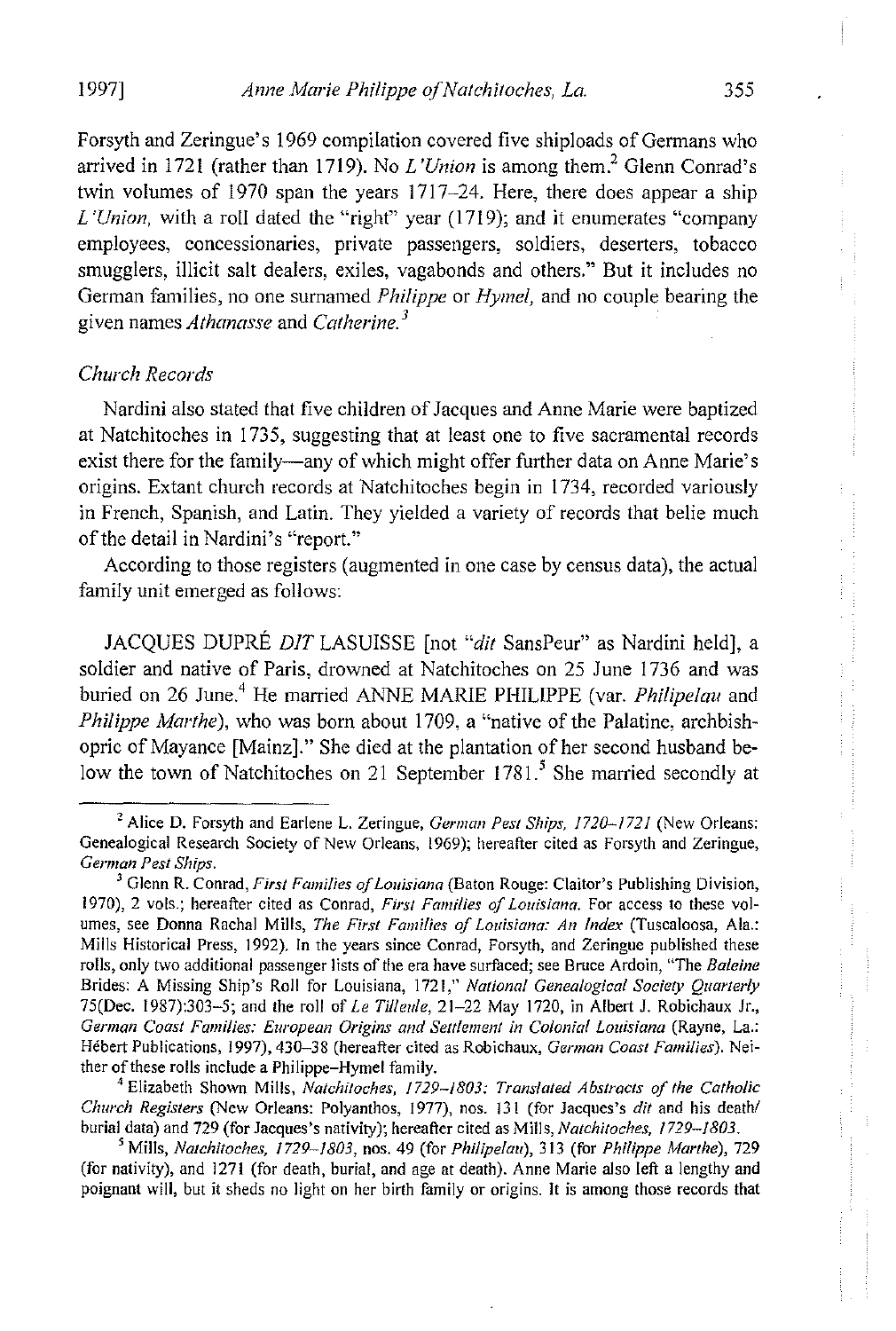Natchitoches on 30 April 1737, Remy Poissot, who was destined for notability and prosperity on that frontier.

Children of Jacques Dupre with his wife Anne Marie Philippe, only three of whom were baptized at Natchitoches and only one of whom was baptized in 1735:

- i MARIE CATHERINE DUPRÉ, b. Natchitoches, ca. 1729 (census), d. after July 1794;<sup>6</sup> m. there three times: (1) 10 Sept. 1743, PIERRE BERNARDIN DIT LABONTE; (2) 3 Nov. 1748, PIERRE JOSEPH FRANÇOIS BARTHELEMY VILDEC DIT PEROT; (3) 26 Feb. 1770, JEAN LALANDE. (By her second husband, Catherine was the ancestress of the self-made millionaire and political activist, H. Ross Perot.)
- ii JEAN BAPTISTE DUPRE, b. Cannes Brulees, La., ca. 1731-33, d. at his Cane River plantation below the town of Natchitoches, 31 Aug.  $1781$ ;<sup>7</sup> m. twice at Natchitoches: (I) 4 June 1754, ELISABETH VERGER; (2) II Sept. 1769, MARGUERITE LE-COMTE.
- iii JOSEPH DUPRÉ, b. 4 Feb. 1735, bp. 6 Feb. 1735, d. at his Cane River plantation, 17 April 1782;<sup>8</sup> m. Natchitoches, Feb. 1757, MARIE DE L'INCARNATION DERBANNE.
- iv ROBERT DUPRE (twin), b. 6 Dec. 1736 and bp. informally at birth for fear he would not live, d. before March 1781; m. Pointe Coupée, La., 28 Feb. 1763, MARIE JEANNE CAVÉ.<sup>9</sup>
- v BARBE ELISABETH DUPRE (twin), b. and bp. with Robert, bur. "at Cane River," 1 Jan.  $1780$ ; <sup>10</sup> m. twice at Natchitoches: (1) 19 June 1752, JEAN LOUIS GAREIN; (2) 4 June 1754, CHARLES LEMOINE.

Eagle-eyed readers will have spotted three signposts pointing to Anne Marie's origin and parentage:

7 Mills, *Natchitoches, 1729-1803,* nos. 729 (for nativity and first marriage), 999 (for second marriage), and 1269 (for death and burial). No record of Jean Baptiste's age or birth year has been found. He died before the 1787 census that gave age infonnation for his sister Catherine. His birth is estimated at 1731-33, given the ca. 1729, Feb. 1735, and Dec. 1736 birthdates of siblings.

9 Mills, *Natchitoches, 1729-1803,* no. 49 (birth and baptism); document 1516, French Archives, Office of the Parish Clerk, Natchitoches Courthouse (for will and succession). Also see Robert's marriage contract, published as one of the translated abstracts in "Records of the Superior Council," *Louisiana Historical Quarterly* 24(Oct. 1942):814-15.

<sup>10</sup> Mills, *Natchitoches, 1729–1803*, nos. 50 (birth and baptism), 723 (first marriage), 730 (second marriage), and 1237 (burial).

wandered from the parish courthouse into the Melrose Collection, Archives Department, Northwestern State University, Natchitoches; see Melrose folder 507 and appendix to this article.

<sup>6</sup> Mills, *Natchitoches, 1729-1803,* nos. 341 (for birthplace and first marriage), 354 (birthplace and second marriage), and 1005 (for third marriage). For date of last known appearance on record, see Register 15:11, Church of St. François des Natchitoches. For approximate year of birth, see age (58) on the 17 Aug. 1787 census of Natchitoches, Lac Noir district, Legajo 201, Papeles Procedentes de Cuba, Archivo General de Indias, Seville, Spain. A published translation is available as Elizabeth Shown Mills, *Natchitoches Colonials: Censuses, Military Rolls and Tax* Lists, 1722-1803 (Chicago: Adams Press, 1981), 61; hereafter cited as Mills, *Natchitoches Colonials.* **In** 1729, the projected year of Catherine's birth, there was no priest in residence at Natchitoches to perform baptisms.

<sup>8</sup> Mills, *Natchitoches, 1729-1803,* nos. 21 (birth and baptism), 741 (marriage), and 1279 (burial).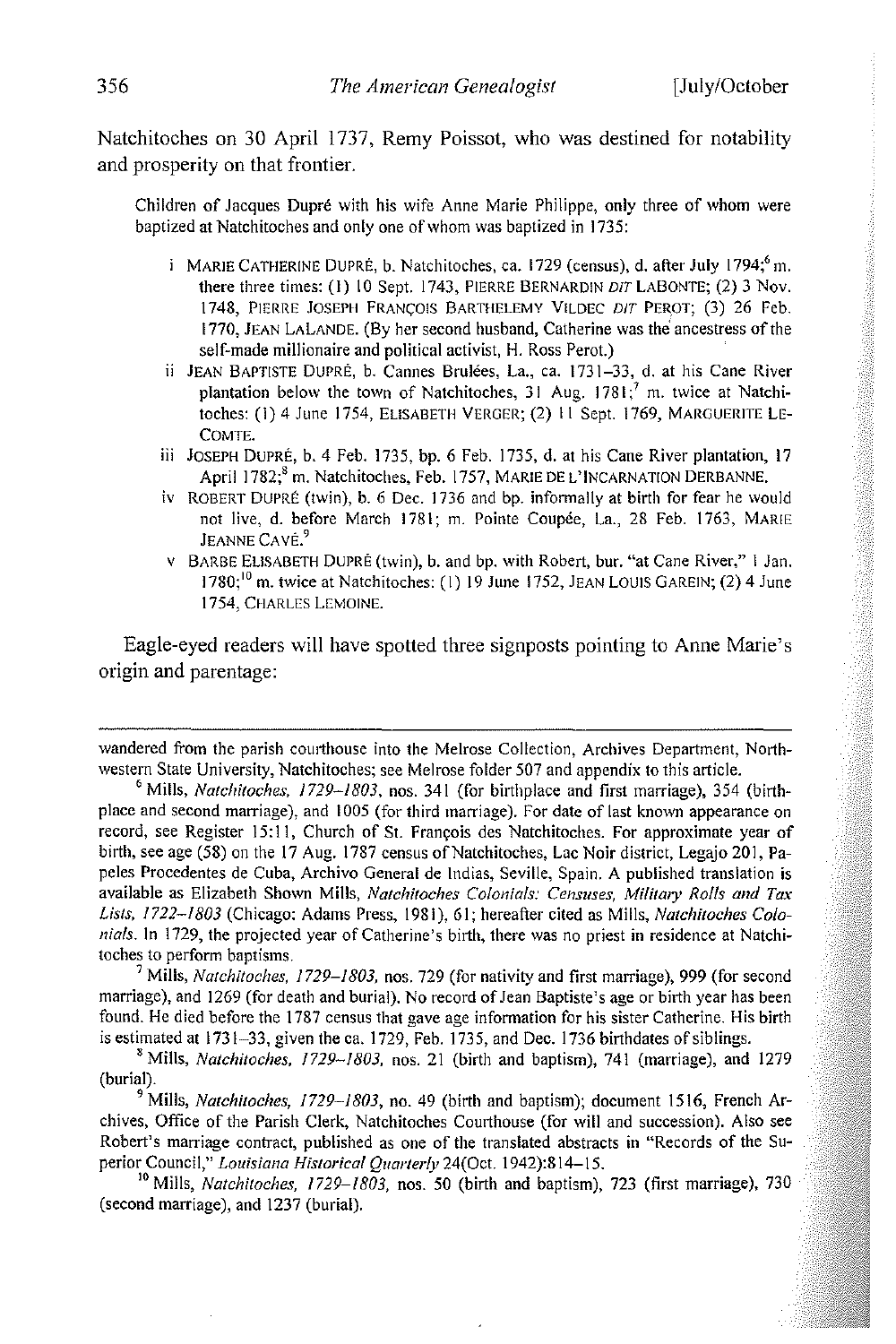- **The Catholic registers (specifically, the baptism of a Poissot son in 1750) identify Anne Marie as "Anne Marie Philippe** *Marthe."*
- **2 The 1754 marriage record of Anne Marie's son Jean Baptiste Dupre identifies his mother as "Anne Marie Philippe,** *native of the Palatine, archbishopric ofMayance* **[Mainz]."**
- **3 This same entry identifies Jean Baptiste as a native of** *Cannes Brulees-a* **settlement on the Mississippi River, some 25 miles above New Orleans, in the region called** *Les Allemands* **or the** *German Coast.*

The trail of evidence ended here at Natchitoches. Cannes Brulees offered even less potential; its early records are largely destroyed. Those available for New Orleans research shed no additional light. As a result, Anne Marie's origins remained an enigma for nearly two decades.

#### NEW EVIDENCE

In 1987, the Catholic archdiocese of New Orleans, whose records are not open to the public, began publishing translated abstracts from its earliest registers. Included are settlers along the Mississippi River above and below New Orleans and some much further afield. Therein lies the needed evidence, in bits and fragments, published in a format that well camouflages Anne Marie's identity.<sup>11</sup> Although another decade has passed since her ancestry became discoverable through this publication, no one has yet traced in print the trail of evidence that proves her parentage and place of birth. Hence, this article.

#### *Understanding the Source*

The archdiocesan series does not present its data in their original order. Rather, entries are shuffled into an alphabetic sequence, by one spelling of the surname of the "principal" party. Marriage records are divided into two parts. Details on the groom are assigned to his surname's place in the alphabet, while the portion of the entry that relates to the bride is placed elsewhere in her "proper spot" between *A* and Z. Worse, there is no overall index to access thousands of **"buried" names of parents, witnesses, and other associates.** 

A search of the "appropriate" alphabetic section in volume I yielded several entries under the general label "DUPRE [@DEPRES, DUPRES, DUPREZj" (pp. 92-93). At first perusal, one would conclude from them that two or three Jacques Duprés resided in and around the colonial capital during the 1720s—all with different wives. No spouse was named Anne Marie. A similar search of the *Ps,* 

**II** *Archdiocese of New Orleans, Sacramental Records, Volume* **1:** *1718-1750* **(New Orleans: Archdiocese** of New **Orleans, 1987); hereafter cited as** *Archdiocese of New Orleans Records.* **The "originals" from which the abstracts were made are merely copies of copies previously sent back to France, The actual originals were destroyed in New Orleans's fires of the late eighteenth century,**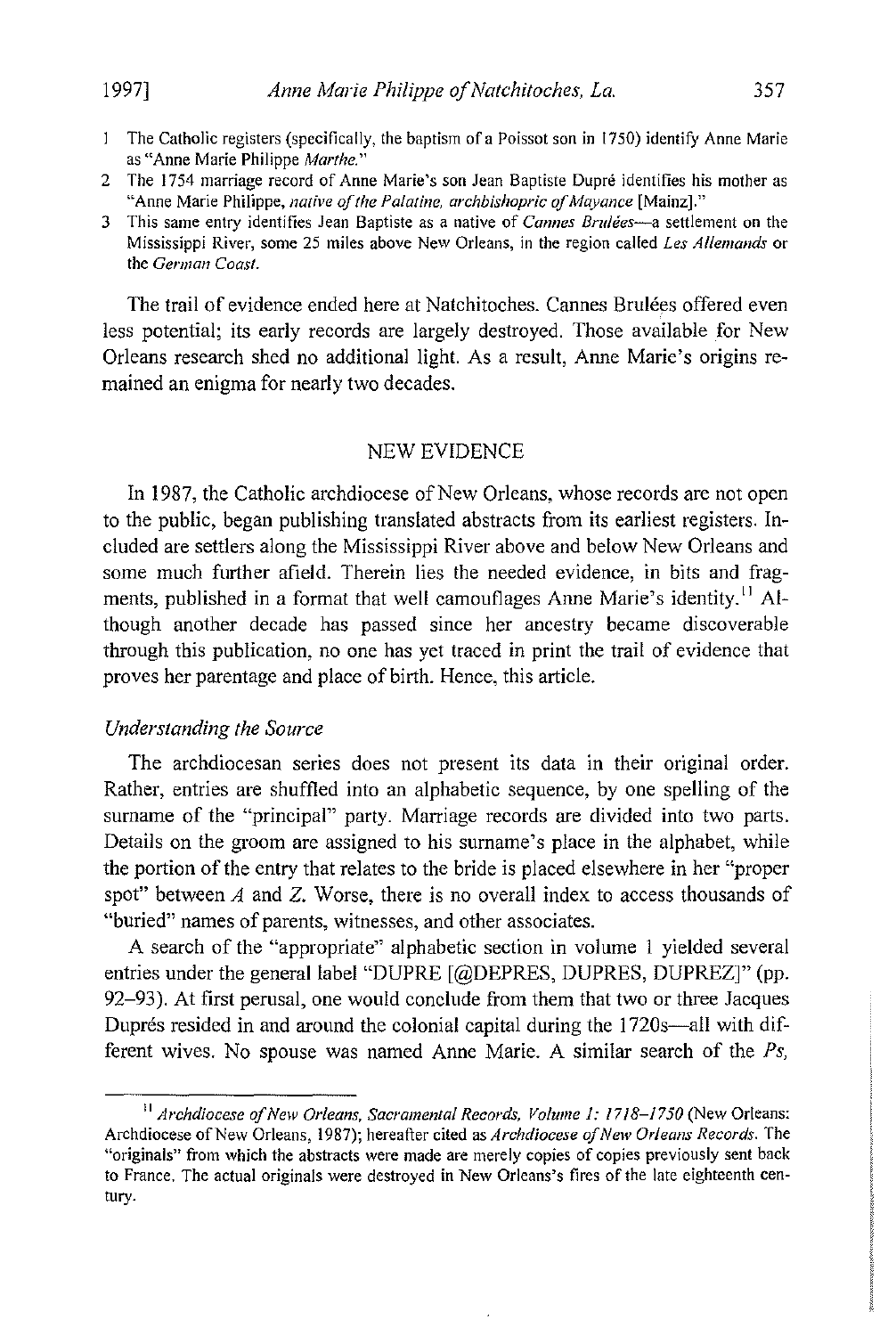which offer a "PHILIPPE [@PHILIPE]" section (p. 207), produced more frustration: no one of the right name, in the right time period, with the right spouse and parents.

At this point persistent researchers part company from the fainthearted. Solving this research problem required a word-for-word, page-by-page reading of the **entire volume-indeed more than one such reading, to absorb all clues amid a**  myriad of name variations and phonetic spellings.

#### *Crucial Entries*

Yet another Jacques Dupré lounged obscurely amid *unindexed* names in the *B* section of the book [boldface emphasis added]:

#### (p.26)

**BONSERGEANT, Charles (Charles and Marie Talandie), native of Angers, m. Marie TEDT, Oct. 28, 1730, w[itnesses:] Jacques DUPRE, the bride's** *beau.j'rere* **[brother-in-law or stepbrother], Anne Marie TEOT, the bride's sister, Pierre MARTINOT, Nicolas DARTEL, surnamed EU-**RARD (SLC, M1, 222).<sup>12</sup>

None of the individuals associated with this B-section Jacques appear with his counterparts in the Dupré section. More promising is the coupling of this Jacques with an *Anne Marie,* in a manner that implies their marriage. The fact that the sister bore the same surname as the bride does not suggest that the sister was unwed-in this society, females retained their maiden names after marriage.<sup>13</sup> But *Ted!,* of course, **was not the surname '"needed."** 

A cross-check for the bride's half of the Bonsergeant record produced another thicket of evidence to cut through:

#### **(p. 245,** *T* **section)**

**TEDT, Marie (Philippe SCOUP and Anne Marthe [MARTHE?}), native of Dicklingen, widow of**  Jean Louis DE PAIN, dec. at Natchez, m[arried] Charles BONSERGENT, Oct. 28,1730 (SLC, M1, 222).<sup>14</sup>

<sup>&</sup>lt;sup>12</sup> To decipher this publication's parenthetical code: in the quoted text, "SLC, M1, 222" **stands for "St. Louis Cathedral, Marriage Book 1, p. 222."** 

<sup>&</sup>lt;sup>13</sup> In Louisiana, this custom was retained until well into the nineteenth century.

<sup>&</sup>lt;sup>14</sup> The name also appears as *Beausergent in Louisiana records. See, for example, Charles's 3* **Jan. 1738 acknowledgment that he had assumed the debt of Louis Dupin, whose widow he had married; a translated abstract appears in "Records of the Superior Council of Louisiana,"** *Louisiana Historical Quarterly 9*(Oct. 1928):711. Charles Beausergent/Bonsergent *dit* Langevin, at his **first marriage on 21 April 1727, was a resident of Cannes Brulees, where Jacques and Anne Marie's son, Jean Baptiste Dupre, was born ca. 1731-33; see** *Archdiocese oj New Orleans Records,* **1 :26, for that 1727 marriage. A ca. 1731 census of the Gennan Coast, as published, places "Dupre, Jacques" on a tract of 4 arpents next door to "Beau, Jacques," who was described as a sergeant with 4 arpents** of his **own. As no other contemporary record has been found for a** *Beau* **of any given name or a** *Jacques* **Beausergent, it is likely that this pair of adjacent settlers were the brothers-in-law, Jacques Dupre and** *Charles* **Beausergent For the census, see Conrad,** *First Families oj Louisiana, 2:55.*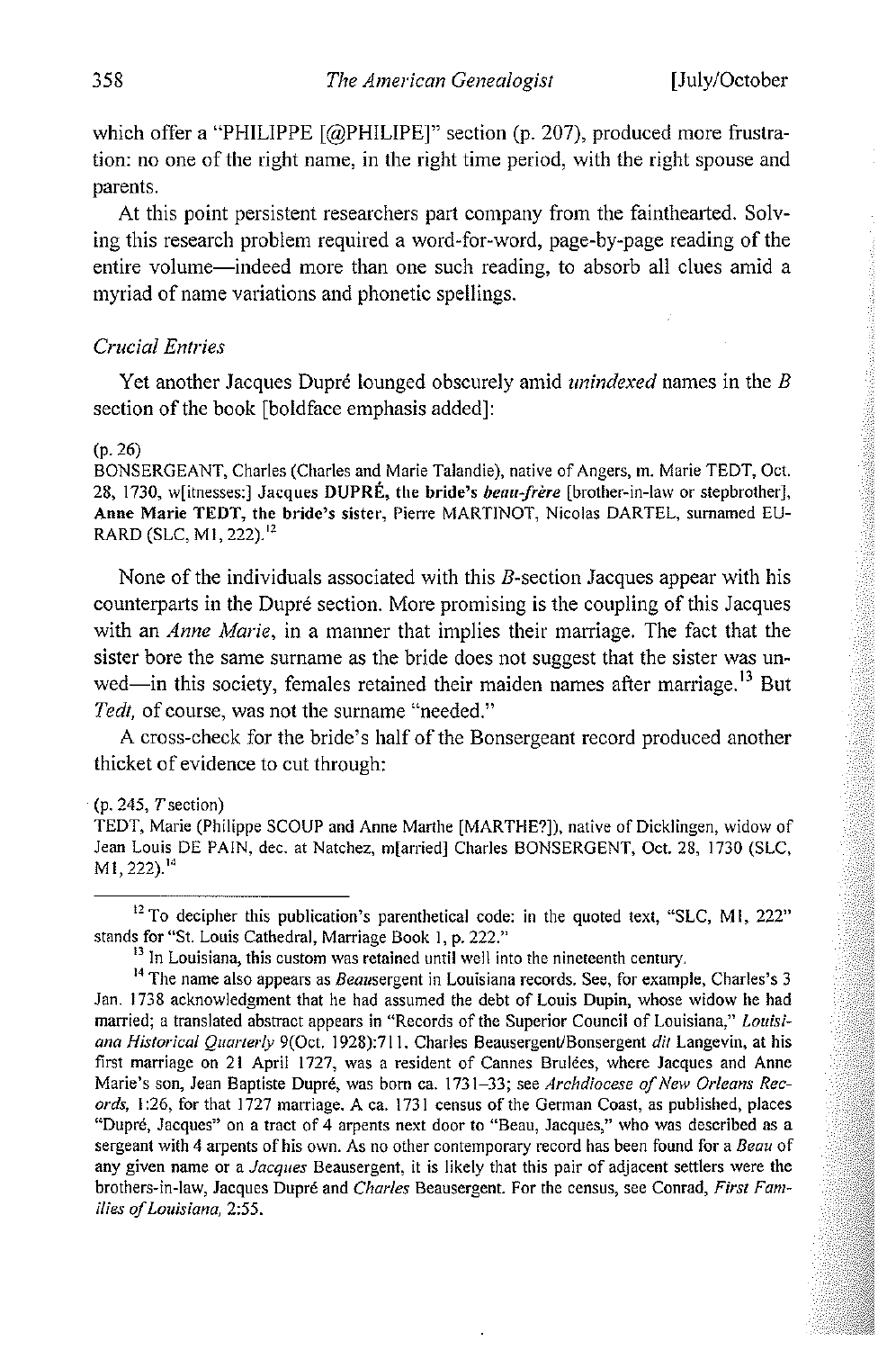No editorial note explains why the surname of the bride (and her sister Anne Marie) differed so curiously from that of their father. The bracketed repetition of the mother's second name, in all capitals with a question mark attached, suggests that the diocesan compilers were uncertain whether *Marthe [Martha* in German] was the mother's family name or whether that family name is missing. Yet such **confusion over nomenclature is relatively common in colonial Louisiana's rec**ords, given the mix of French, Spanish, German, and Anglo settlers. French scribes so often slaughtered German orthography that a misrendering of Germanic surnames was more the norm than the exception; and many record keepers simply used a German's "Christian" name in lieu of an unfathomable family **name.** 

Still, amid this muddle, sharp-eared researchers should have heard bells ring upon reading the bridal portion of the entry:

- **Anne Marie, wife of Jacques Dupré, commonly appears under the surname** *Philippe* **at Natchitoches-although one record surnames her** *Philippe Marthe;*
- **2 Marie Tedt and her sister Anne Marie Tedt, had a father named** *Philippe* **and a mother named**  *Marthe;* **and**
- **3 Marie Tedt was Jacques Dupre's sister-in-law or stepsister.**

The archdiocesan abstracts offer no further data on the Bonsergeant-Tedt couple or on the Scoup dit Tedt family in either the  $B$ ,  $S$ , or  $T$  sections. However, the page 245 Scoup entry—identifying the 1730 bride as the widow of one Jean Louis DePain who had died at Natchez-introduces other considerations. Negatively speaking, a burial record for DePain at Natchez will likely not be found. No ecclesiastical records exist for that settlement, situated some two-hundred miles above New Orleans on the Mississippi River. However, one noteworthy event happened at Natchez during this era. In November 1729, the Natchez Indians revolted against harsh measures imposed by the local French commandant. A massacre erupted. Two lists of those killed in the massacre and in subsequent hostilities through August 1730 were compiled for civil authorities in France. Both lists carry the name "Jean Louis *Dupin."l5* 

The D section of the archdiocesan abstracts offers no marriage record for any DePain, Dupin, or similar spelling. Nor is one found in the *P* section, a possibility that must be considered because the name could have been carelessly written in the register without its particle "de" or "du." However, the trail of the second husband, Charles Bonsergeant (var. Beausergent), can be followed from the German Coast back upriver to the post of Pointe Coupée, almost to Natchez. There,

Î,  $\overline{\phantom{a}}$ 

**<sup>15</sup>Archives** of the **Colonies [AC], C13a, 12:57-58v, dated 28 Nov. 1729; and AC, GI, 464, dated "I November 1729 to 1 August 1730," Archives Nationales, Paris. A published version is available in Conrad,** *First Families of Louisiana,* **2: 131-44.**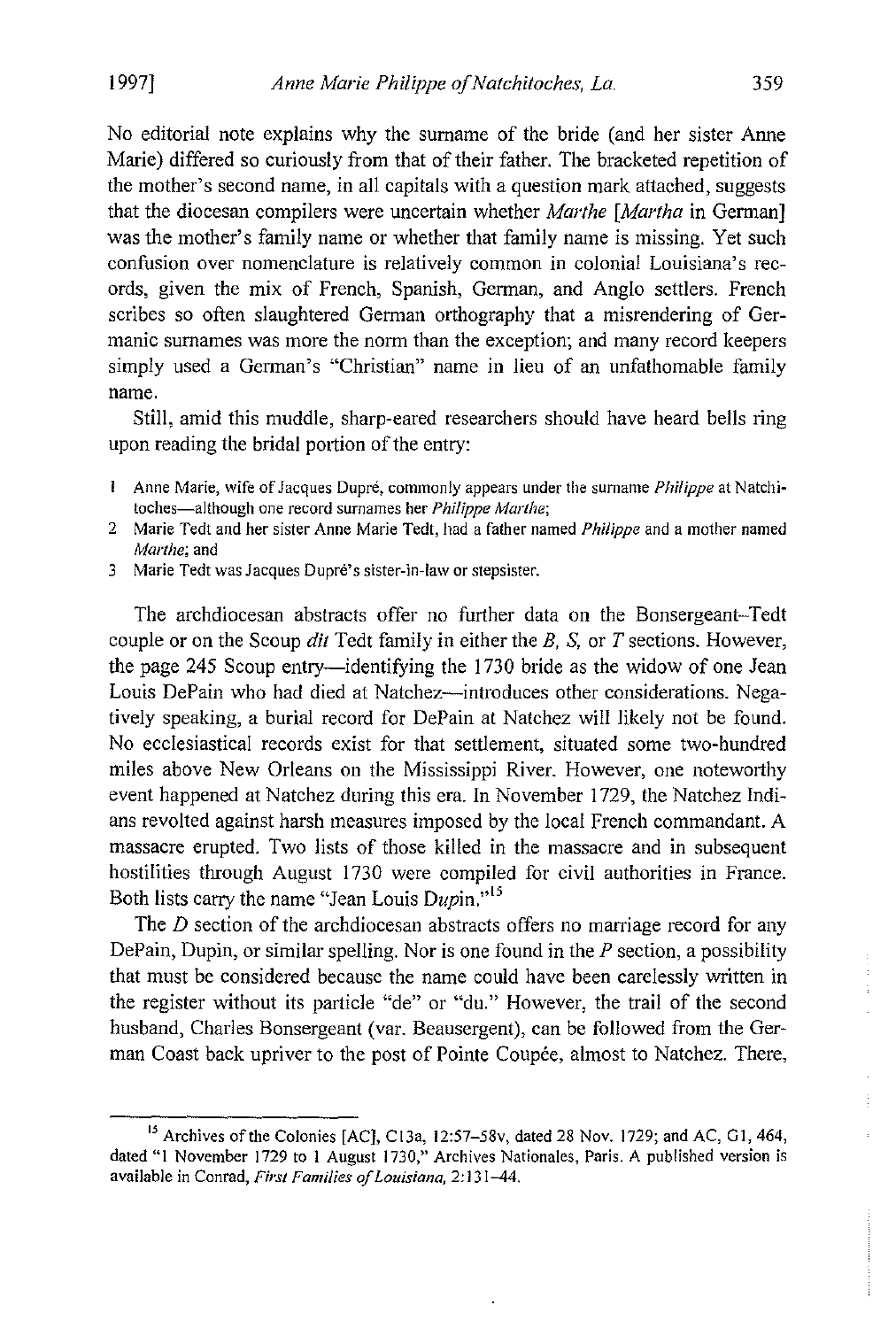on K January 1737, as the widower of "Marie *Kelte,* who died in the Cannes Brulee," Charles wed again. 16 No hint of children has been found for the couple.

Thus ended the hope of finding additional records trailing Marie Tedt to her parents. However, in scanning the archdiocesan records for other renderings or misreadings of"Scoup," one finds *[bold/ace emphasis addedJ:* 

#### (p. 243, S section)

SOUSSE, Marie (Philippe, burgher of Etelein near Alberque [Arleberg region in Austria? Heidelberg?], and Anne MARTIES), m. Jean François CRONIER, Jan. 17, 1726 (SLC, M1, 99). [Edi*torial brackets appear in the published abstract.}* 

#### (p. 60, C section)

CRONIER, Jean François (Louis, carpenter, and Anne VIGNON, burghers of Fonuel, Diocese of **Langres), resident** of Natchitoches, **m. Marie SOUSSE, Jan. 17, 1726, w Jean LAPOSTRE [LA-POTRE], resident of Natchitoches, Jacques DUPREZ, soldier in the garrison at Natchitoches, LE JAICQYE [LEGER DE COVE], resident of Natchitoches, Pierre CUSSON, resident of Natchitoches, Charles DORRE (SLC, MI, 99).** *[Editorial brackets appear in the published abstract.]* 

The paper trail from Natchitoches to the German Coast had yielded another marker.

While these two regions were more than six-hundred miles apart by water, they were linked by a water highway that began on the Mississippi River at New Orleans and ended with the Red River log jam at Natchitoches. Travel between the two regions occurred continuously. After the marriage above, Cronier took his Marie back with him to Natchitoches, where he appears with a wife on the 1726 census of inhabitants-one house from that of Pierre Cusson, a witness at their wedding.<sup>17</sup> Cronier died at the hospital in New Orleans on 20 December 1729 and was buried there the day after Christmas.<sup>18</sup> No further reference to a Widow Cronier or Marie Sousse has been found, either at Natchitoches or in the New Orleans-German Coast area.

**<sup>16</sup>***Diocese of Baton Rouge, Catholic Church Records, Volume I: 1707-1769* **(Baton Rouge: The Diocese, 1978), 142. This publication follows the same editorial arrangement previously described for the New Orleans records.** 

**<sup>17</sup>** *AC,* **G J, 464: 17-18, Archives Nationales; for a published translation, see Mills,** *Natchitoches Colonia/s,* **5-7. Soldiers such as Jacques Dupre were not enumerated, although wives of soldiers were. The census's failure to show a wife for Dupre among the civilian population in 1726 suggests that he had not yet married. The date of the census is given officially as 1 Jan. 1726. However, in light ofCronier's marriage on** *17* **Jan. 1726 in New Orleans, it was obvious that the census could not have been taken sooner than late January or early February, allowing time for the newlyweds to travel upriver to the Natchitoches outpost.** 

<sup>&</sup>lt;sup>18</sup> Archdiocese of New Orleans Records, 1:60, gives the name correctly as Jean François **Cronier, but does not give his death place or death date-only the date of burial. Conrad,** *First Families of Louisiana,* **2:130, transcribes from the same record used by the archdiocese, but renders the surname as** *Bronier* **and gives more-specific death data.**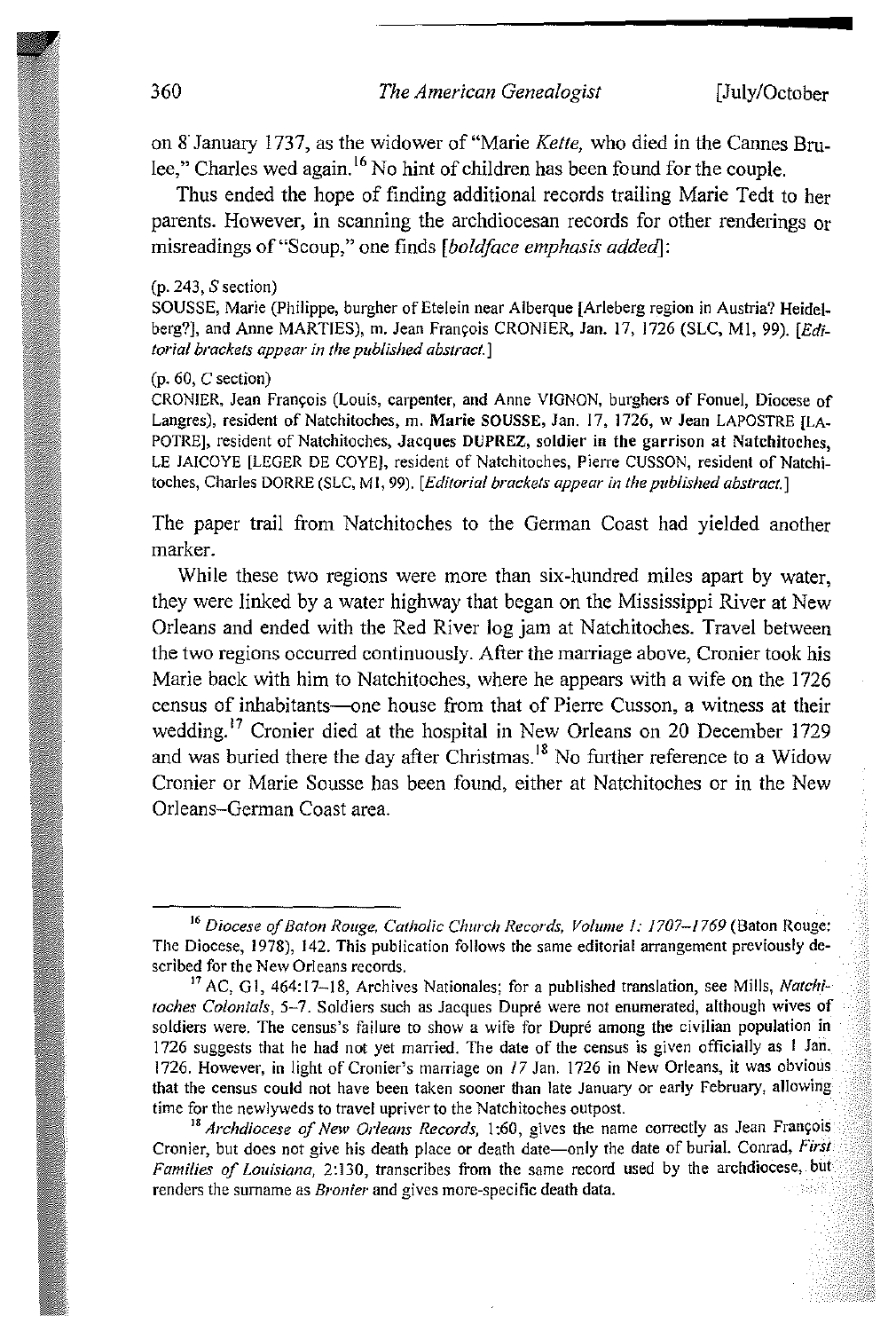#### *Testing the Theory*

If this trail of evidence is viewed correctly here, there should have existed in Louisiana a family unit similar to the following:

### PHILIPPE SCOUP (or SOUSSE) *DIT* TEDT married MARIE MARTHE (or MARTIES)

**Children:** 

- **i MARIE SOUSSE, m. 17 Jan. 1726, JEAN FRANCOIS CRONIER** of Natchitoches.
- **ii MARIE TEDT DITE SCOUP, m. (I) before Nov. 1729, JEAN LOUIS DEPAIN/DUPIN; (2) 28 Oct. 1730, CHARLES BONSERGENT.**
- **iii ANNE MARIE PHILIPPE (MARTHE), m. ca. 1729, JACQUES DUPRE** of Natchitoches.

The multiplicity of Maries in this hypothetical family is inconsequential. As explained by the French priest in charge of the first set of Catholic registers I ever consulted: "Oh, not to worry; all little Catholic girls were named Marie back then." While his point was a tad overstated, the practice was indeed common. It was not so prevalent amid the German Palatines as among the French; yet even among the Germans it was common. Partly this was because German families typically used a child's middle name as its "call name." Partly it is attributable to the habit of Louisiana's priests, when faced with a difficult German (and later, American) female name, of simply substituting the revered name *Marie.* Apparently the thinking was that if a Catholic female's name *didn* 'f include the Marie, it *should* have.

The real family to match the hypothetical one was not difficult to find.

Between 1717 and 1721, a Scottish entrepreneur named John Law, serving as Comptroller General of France, created the Company of the Indies (or the "Mississippi Company") to settle and govern Louisiana. Among the European settlers he sent to the colonies were five boatloads of German and Swiss passengers who had contracted to work for the company. Unknown to the emigrants, the company was bankrupt; and the conditions under which they were transported earned their carriers the infamous label, "Pest Ships." As one authority reports:

**Many died of sickness in the French ports and at sea; many others died of starvation after their arrival in Louisiana .... Some of the ships sailed with infected passengers aboard; in addition, scurvy abounded, which resulted in a high death rate during the voyage. For example, of 815 Germans and 47 Swiss who came to Louisiana on four [of the] boats, only (about) 200 reached their destination. In New Biloxi [where they were landed], east** of the **mouth** of the **Mississippi, no provisions had been made for the care of the immigrants. Many also died because they were not brought inland immediately, some from starvation, others from the unfamiliar climate. <sup>19</sup>**

<sup>&</sup>lt;sup>19</sup> Helmut Blume, *Die Entwicklung der Kulturlandschaft des Mississippideltas in kolonialer* Zeit, unter besonderer Berücksichtigung der deutschen Siedlung (Kiel: Geographisches Institut **der Universitat Kiei, 1956), available as Ellen C. Merrill, trans. and ed.,** *The German Coast Dur-*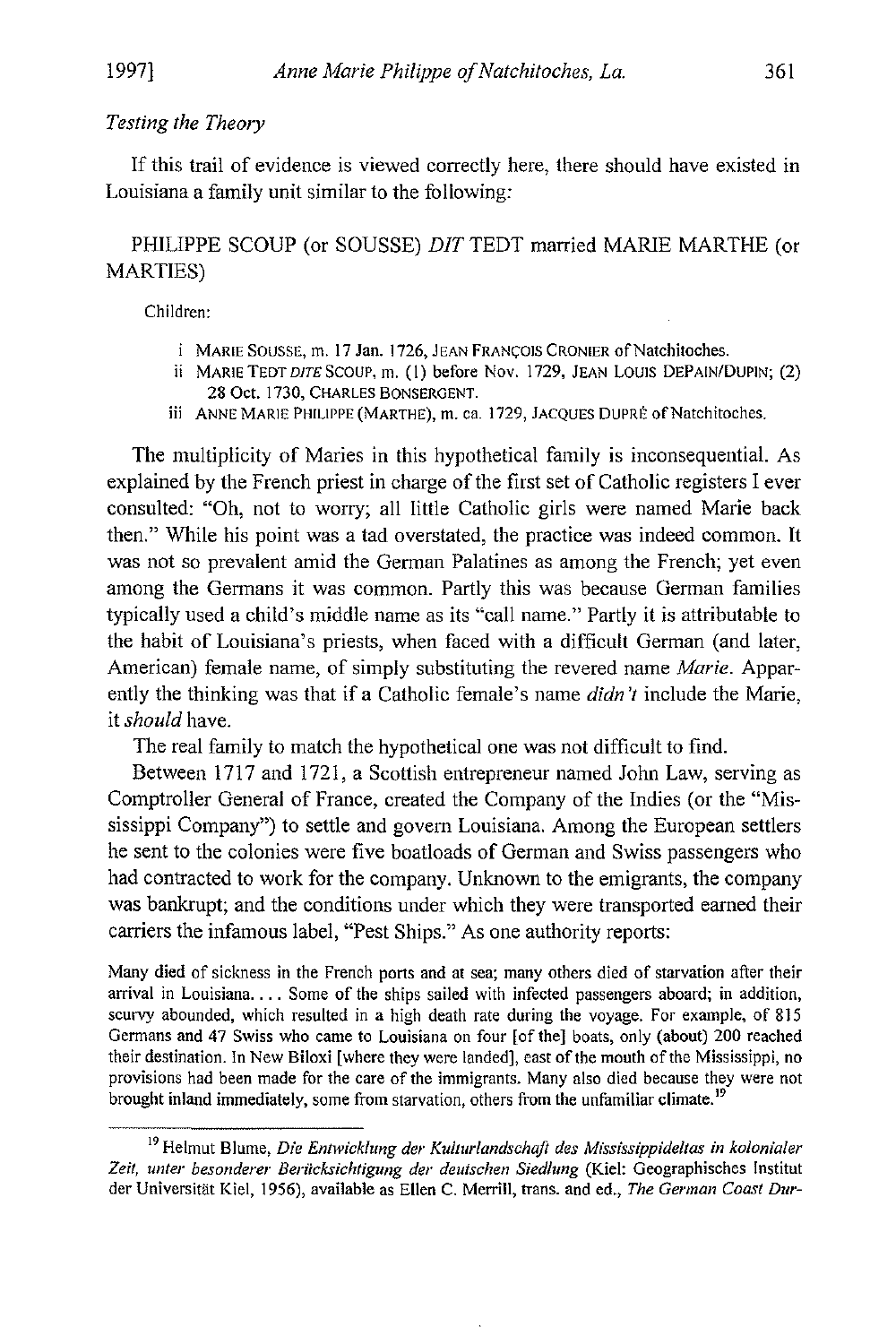The roll of one of these ships, dated 23 April 1721 at the port of L'Orient, France, cites twenty-two men, thirty-four women, and fifty-three children who had survived the dockside decimation and were slated for transport aboard *La Durance-the* company's own vessel. Included were:

Philippe Adam CHOUP **I man, I woman, 3 chiidren<sup>20</sup>**

No further trace has been found of Choup or his wife. An extant 1721 census of the colony does not bother to enumerate, by name, the five men, eleven women, and fourteen children who had lived to labor on John Law's personal concession in the area now known as Louisiana's German coast.<sup>21</sup> Whether Philippe and family were among these is unknown. Similarly, the 1722 and 1724 censuses of the river from New Orleans through the German settlements do not include them.<sup>22</sup> Whether Philippe and his wife even reached Louisiana's shores is uncertain. Extant evidence points only to their daughters, who (if orphaned) would have been taken in by German relatives.<sup>23</sup>

#### PROVING ORIGINS

The trail of records on this family had led from Colonial Louisiana to four European sites: (a) L'Orient, France, the port where the family was registered for transport; (b) "Mayence" [Mainz] in the Palatinate, the archbishopric in which Dupre's wife is said to have been born; (c) "Etelein near Alberque [... Heidelberg?]," where the father of Cronier's wife is said to have been a "burgher"; and (d) "Dicklingen," presumably Germany, where Bonsergent's wife reportedly originated.

The first clue adds nothing to the evidence that is not generally known: German debarkation from a French port was commonplace, considering the geography of Europe. The fate of John Law's German recruits was not common, however. Estimates of their number range from 2600 to 4000--of whom 1600 to 2000

<sup>22</sup>**Conrad,** *First Families o/Louisiana,* **1:8; Merrill,** *German Coast, 23-27.* 

<sup>23</sup> For the possibility that Anne Marie lived with foster parents on the German coast, see **Elizabeth Shown Mills, "Origins of Anne Marie Philippe: An Hypothesis and a Query to Crestman Researchers,"** *Louisiana Genealogical Register* **32(Dec. 1986):305-8.** 

*ing the Colonial Era, 1722-/803* **(Destrehan, La.: German-Acadian Coast Historical and Genealogical Society, 1990), 10-11; hereafter cited as Merrill,** *German Coast.* 

**<sup>10</sup>Forsyth and Zeringue,** *German Pest Ships, 29.* 

**<sup>21</sup>Conrad,** *First Families of Louisiana,* **1 :6. For the site of the concession on which Law's Germans were placed, see Robichaux,** *German Coast Families,* **chapter 7; and Morris Arnold, "The Myth of John Law's German Colony on the Arkansas,"** *Louisiana History* 3 1 (Winter **1990): 83-88. Robichaux's superb new study, while it provides an astounding amount of data on the Ger**man Coast families—including several *La Durance* passengers—does not identify the origins or **family members** of the **passenger Philippe Adam Choup.**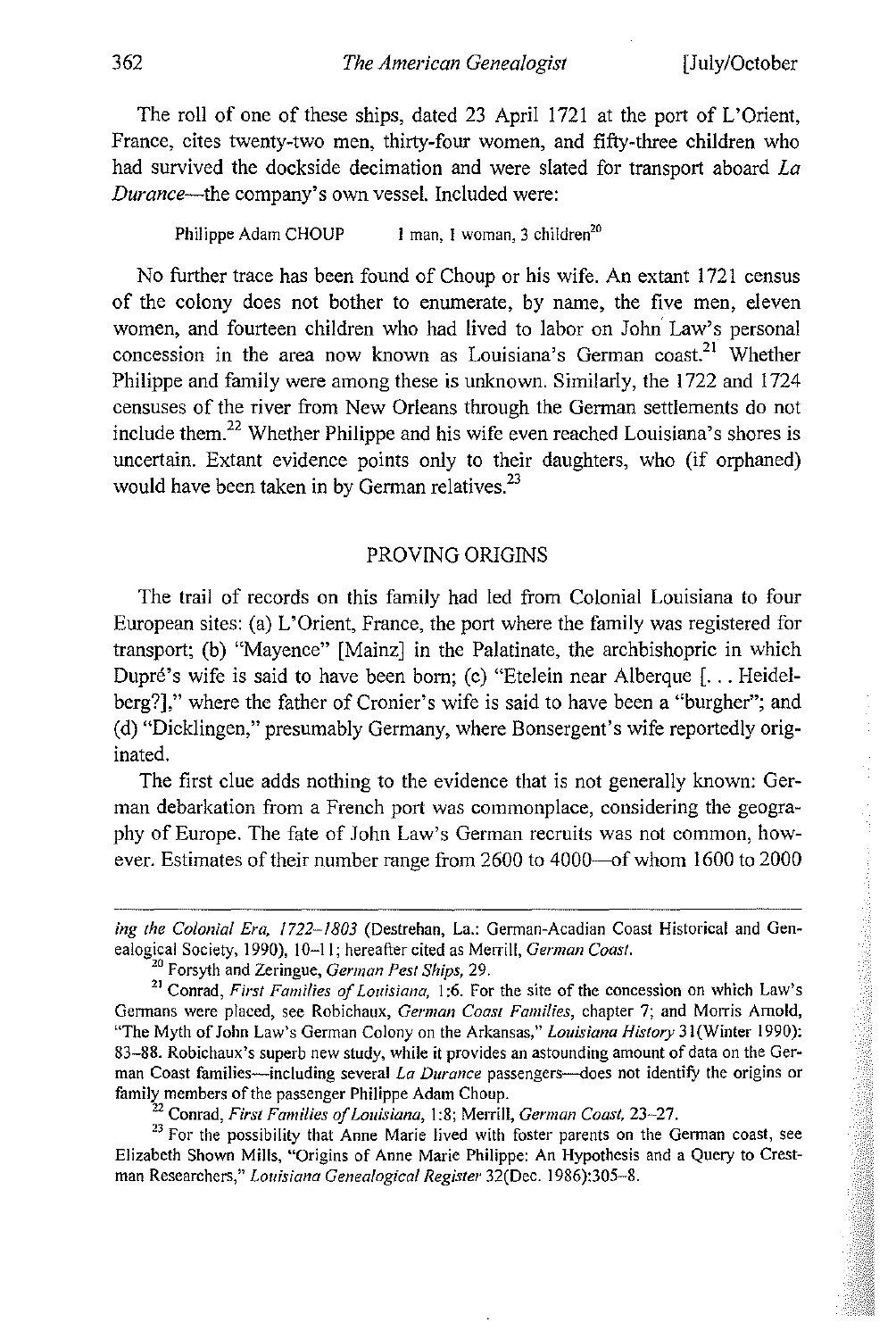I

1

I

I

•

perished apparently from bubonic plague, as they waited in the port of L'Orient for embarkation. According to one authority, many of Law's Germans "came to France in entire village groups with a mayor at the head."<sup>24</sup> Extant Louisiana records make no reference to settlers of phonetically similar origins. However, the mortality rate suggests that whole village groups could have been wiped out, as well.

A consultation with Henry Z Jones Jr. , FASG, an American specialist on Palatine emigrants to America, underscored the notorious difficulty of identifying German village names—and also the value of consulting authorities with privately compiled materials. According to Jones:

In the Mainz archbishopric area is a town/village where several Palatines resided who went to Ireland in 1709. It is called "Albig," and it just might be the "Alberque" mentioned in the 1726 notation. But "Dicklingen" and "Etelein" are anybody's guess: it might refer to "Ittlingen" in the Kraichgau, if that first consonant was misread, or a town called "Dietingen." Looking for other possible messed-up spellings, I see that there is a town/village of "Gottingen" next to "Albeck," as well as an "Eichingen" near this same Albeck. I also found a "Möglingen" near an "Asperg." One must be flexible and a "walking soundex" on these possible names!

After a frustrating few hours of map work, I pulled a typescript by my friend, Friedrich R. Wollmershäuser in Germany. A few years back, he compiled a list of emigrants to America he had found over the years, usually from long·buried petitions to emigrate, and sent it on to me as an abbreviated reference. Two entries look extremely promising: "Philips Adam Schuh, destination 'Mississippi?' leaving in 1720," and "Philipp Adam Schuch, America?, 1720."<sup>25</sup>

Jones's clue led to paydirt. Research by Wollmershäuser (still ongoing) has

yielded conclusive links, as well as a poignant account of the Family's last days in Germany. The village in question is indeed Ittlingen (near Eppingen, east of Heidelberg), home of the Huber ancestors of Herbert Hoover prior to their 1738 immigration to the United States.<sup>26</sup> There, between 1709 and 1718, five children were born to Philipp Adam Schup(pe) and his wife Anna Maria/Martha. According to the baptismal registers of Ittlingen's Lutheran parish, those children were:

<sup>24</sup> Marcel Giraud, *Histoire de la Louisiane française, Vol. 3: L'Époque de John Law, 1717-20* (Paris: Presses Universitaires de France, 1966), 277- 83, and *Vol.* 4: *La LOllisiane apres Ie sysleme de Law, 1721- 1723* (Paris, 1974), 154-67. See also Reinhart Konder. "Les Allemands en Louisiane de 172 1 a 1732," *Revue d 'Histoire de "Amerique Franraise* 33(June 1979):5 1-65. For the evidence that the German decimation in the port of L'Orient was caused by bubonic plague, see Robichaux, *German Coast Families,* chapter 5.

 $^{25}$  Henry Z Jones Jr., FASG (P.O. Box 261388, San Diego CA 92196-1388), to author, 2 March 1997.

<sup>26</sup> Friedrich R. Wollmershäuser (Herrengasse 8-10, D-89610, Oberdischingen, Germany) to author, 18 April and 30 May 1997, citing Wollmershäuser's own work on the Huber family.

i ANNA MARIA, b. 18 June 1709.

ii MARIA CATHARINA, b. 17 March 1712.

iii ELISABETH CATHARINA, b. 1 April 1714.

iv MARIA CATHARINA, b. 20 Oct. 1716.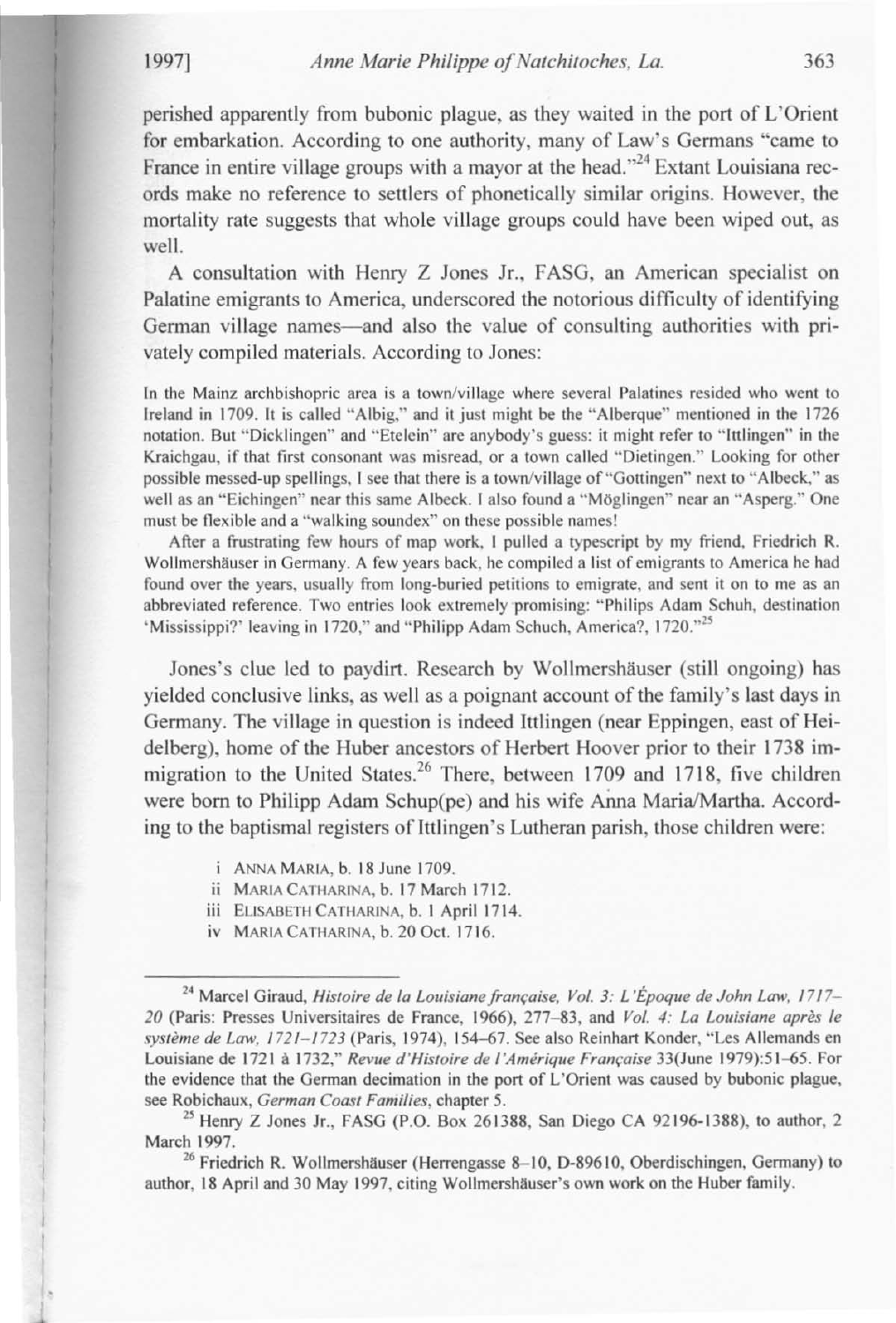v JULIANA, b. 23 Dec. 1718.<sup>27</sup>

While the baptismal registers of this parish begin in 1665, the marriage registers exist only from 1738; thus, they offer no marriage for Philipp Adam and Anna Maria/Martha. Nor do they point to Schup origins.

Civil files of lttlingen-primarily peasant court records-place Schup in that village from 1710 to 1720. On 26 February 1710, "Philipps Adam Schubb" was a witness, testifying to a quarrel between Andreas Friedtle and Hans Martin Oberackher.<sup>28</sup> Other court proceedings of that year, according to Wollmershäuser, "mention ... the house of the community foreman (Anwalt) in which Philipp Adam Schupp has lived."<sup>29</sup> By a fluke, the first of these peasant court files also contains a "lost" document which is not supposed to appear in these records at all: Ittlingen's "annual account" for 1710/1 (likely dating between 23 April 1710 and 23 April 1711, Wollmershäuser suggests), which charges "Pillibs Adam Schup" the standard fee (1 Florin, 30 Kreuzer) for the grant of citizenship.<sup>30</sup>

Only one further record of Schup has surfaced thus far: one that explains the family's decision to emigrate and speaks to the nature and philosophy of this family's head. Writing of the conditions that existed under the Elector of the Palatinate in this era, one historian describes the stage on which Schup acted:

To the ... historical and religious conditions which prepared the way for emigration to America we must add the corruption, the tyranny, the extravagance and heartlessness of the rulers of the Palatinate. While the country was exhausted and on the verge of ruin, costly palaces were built. .. ; while pastors and teachers were starving, hundreds of court officers lived in luxury and idleness. The burden of feudalism still lay heavy upon the peasants. [They and their] children were forced to render body-service, to pay taxes in case of sale or heritage, to suffer the inconveniences of hunting, and, above all, to see themselves deprived of all justice.<sup>31</sup>

<sup>&</sup>lt;sup>27</sup> Wollmershäuser reports that the archives of the Protestant church at Karlsruhe, which holds the Ittlingen parish registers, does not permit photocopying. Following the prevailing custom among German researchers, his abstracts do not cite volume/page numbers for the entries or identify baptismal sponsors. According to Wollmershauser, the mother of these children is called Anna *Martha* in the 1712 baptism and Anna *Maria* in the others.

<sup>&</sup>lt;sup>28</sup> Wollmershäuser to author, 30 May 1997, citing Ittlingen Peasants Court, 1707-1724, p. 547 (von Gemmingen-Gemmingen files; Record Group 69; Generallandesarchiv [GLA], Karlsruhe). Wollmershäuser also points out that this 1710/1 annual account relating to the community of lttlingen ought *not* to be part of the GLA archives of the von Gemmingen family, which includes files of the dominion rather than the community (Wollmershäuser to Mills, 29 June 1997).

 $29$  Wollmershäuser to author, 30 May 1997, citing Ittlingen Peasants Court, 1709-1722, p. 545, von Gemmingen-Gemmingen files.

<sup>&</sup>lt;sup>30</sup> A note upon this document states that a Hanns Willhelm Schupp was also to be charged the same citizenship fee in the "subsequent account." Wollmershauser also reports that Hanns Willhelm and his wife Catharina appear in the Lutheran registers of Ittlingen only once—at the baptism of a son Johann Georg David, born 30 June 1711 (Wollmershäuser to author, 30 May 1997).

<sup>&</sup>lt;sup>31</sup> Oscar Kuhns, *The German and Swiss Settlements of Colonial Pennsylvania* (New York: Henry Holt, 1901), 19-20. Ittlingen was not actually in the Palatinate, itself; rather, it lies in a region to the east, in which the Palatinate's Elector had many Villages.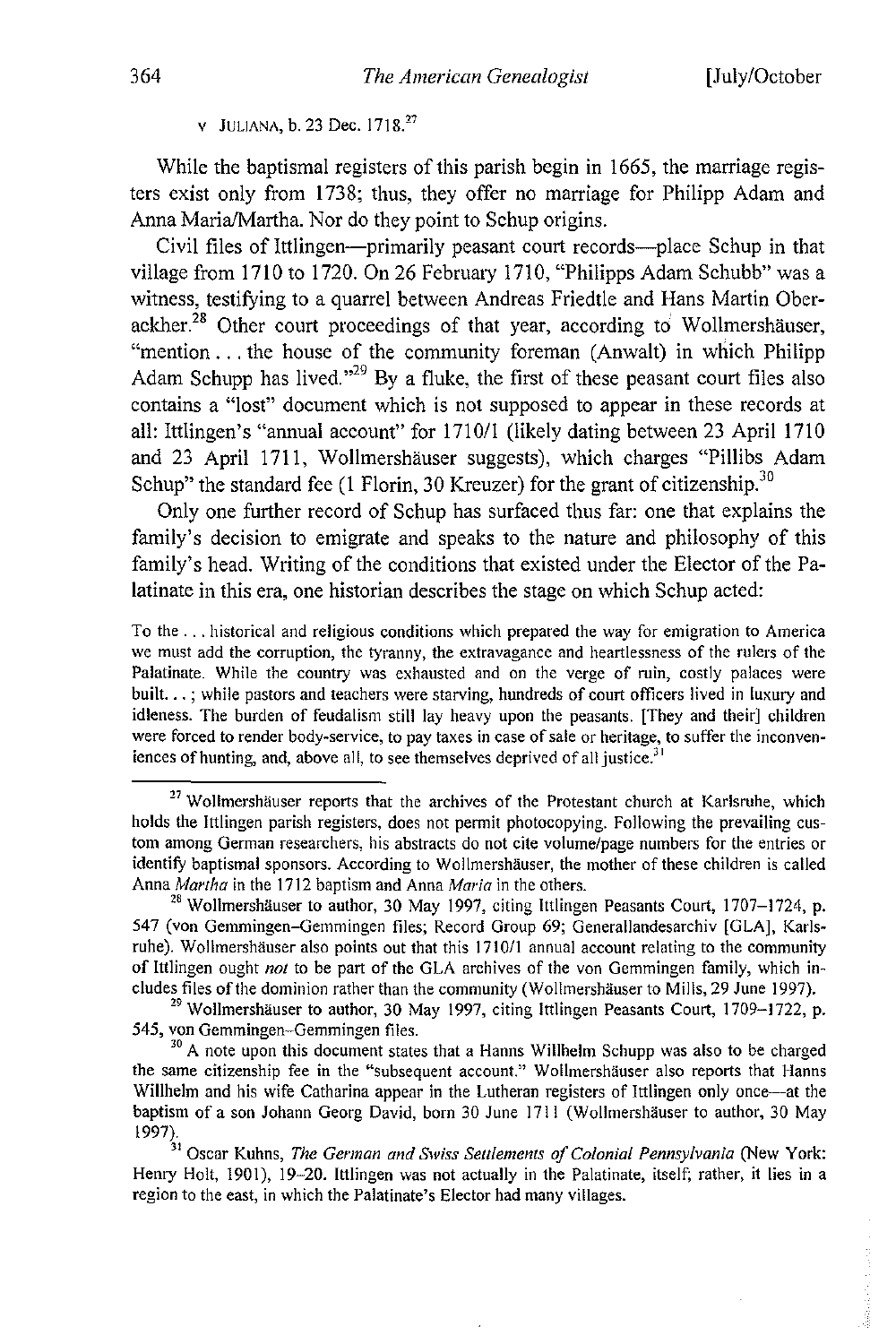The peasants of Ittlingen rebelled. The result was the prosecution of a suit between the village of Ittlingen and the dominion, which was then controlled by the noble von Gemmingen family. (The very fact that the populace *was* able to sue the local lords before the *Reichskammergericht-the* supreme court of the Holy Roman Empire-also attests the fact that all fundamental rights *were not*  denied them.) This 1720 contest appears to be the same one described by Annette Kunselman Burgert, FASG, in her study of the Northern Kraichgau:

From before anyone's memory the peasants [of Ittlingen] had the right to drive their hogs into the **forest to find nourishment. In the middle** of the **sixteenth century the right was reduced to the time of acorn and beechnut harvest ... 29 September .** . **. to 21 December. Later, due to harm to the forests, the number of swine per household was restricted. Then a fee for use of the forest was added. By 1720 this was three** *Batzen* **per hog. In that year suddenly the two landlord families united and demanded a higher fee than the .** .. **village regulations of 1584 allowed. The villagers, under the leadership of the proprietors of the** *Ochsen* **and the** *Krone,* **two of the taverns, filed a protest with the next higher judicial authority, the council of the knights, which sat at Heilbronn, and refused to pay the levy. The nobles then took matters into their own hands in a crafty** way... $^{32}$ 

There follows the expected tale of trickery and persecution. A document of late that spring, which Wollmershäuser found in the archives of the von Gemmengen family, relates an effort by several of the peasant households to escape their untenable situation. On 9 May 1720, "Philips Adam Schup" and four other villagers drafted the following "confession":

Whereas we the undersigned have participated in the lawsuit against the dominion in order to se**cure privileges for the village of Ittlingen, but have now resolved to move away from here and into other countries, and have already obtained a passport, or certificate from the mayor and local court upon the permission of the dominion, and whereas the lawsuit has been delayed and Dr. Davinger has threatened to detain us unless we revoke [our protests] in writing, declare ourselves disobedient peasants, and declare and confess that we have done wrong in all behalfs so far. Thus, searching for our fortune elsewhere and fearing that we might be detained, we have agreed to this offer and follow the proposal. So we have left behind this paper, preventing that the community may suffer prejudice over its lawsuit, and have signed it with our names.** 

*[Note]* **Upon request of Philips Adam Schup, Michel Hoffman, and Johans Scheher, who** can~ **not write; signed by Adam MUller** of Weiler **and Hans Ulerich Fleck** of Richen. **9 May 1720.<sup>33</sup>**

Schup's confession earned his family its exit papers. In the village left behind, the revolt was not settled until Christmas Eve of that year 1720. Not surprisingly, the villagers were the losers. But so were Philip Schup and almost all his family.

<sup>32</sup>**Annette Kunselman Burgert,** *Eighteenth Centwy Emigrants from* German~Speaking *Lands 10 North America; Volume I: The Northern Kraichgau* **(Breinigsville, Pa.: Pennsylvania Gennan SOCiety, 1983),26-27. For additional perspectives on the village of Ittlingen, see also Aaron Spencer Fogleman,** *Hopeful Journeys: German Immigration, Settlement, and Political Culture in Colonial America,* **1717-1775 (Philadelphia: University** of Pennsylvania **Press, 1996).** 

<sup>&</sup>lt;sup>33</sup> Wollmershäuser to author, 30 May 1997, citing Record Group 229, file 50203, part II, **Generallandesarchiv, Karlsruhe.**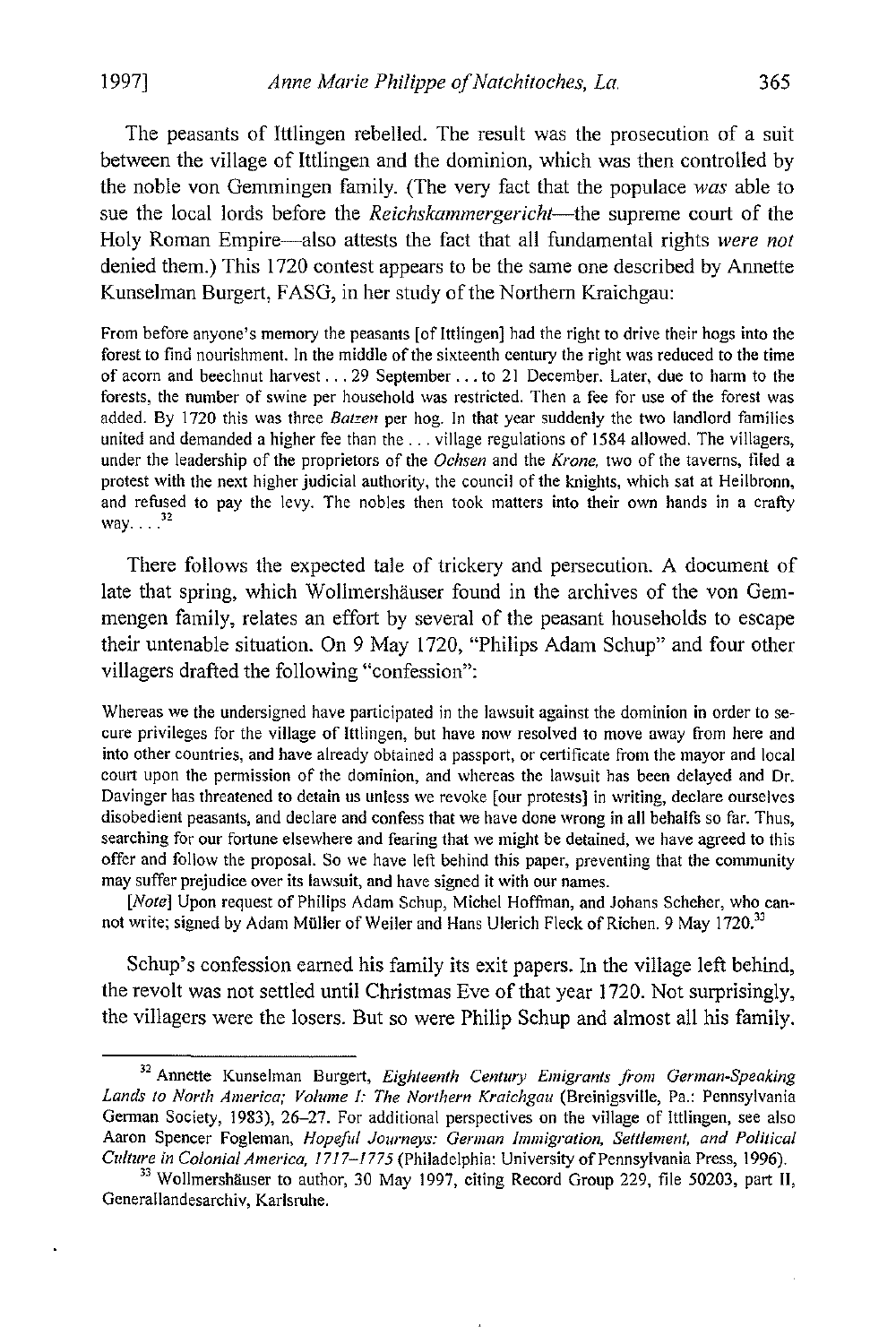Ten years later, only one daughter survived to enjoy the freedom for which Schup first'fought and then forfeited his pride. His spirit would live on in that daughter's heart. At her death in 1781, Anne Marie left a testament that is one of the most remarkable statements of personal philosophy to be found for the colony of Lou-  $\sim$  isiana.<sup>34</sup> The significant portions appear in the appendix to this article.

#### EVALUATION

Genealogically, the records of Ittlingen suggest two adjustments potheses formulated from Louisiana's extant resources. Genealogically, the records of Ittlingen suggest two adjustments in the hy-

 $\mathbf{1}$ Anne Marie "Philippe" was wed three times, not two.

In addition to her two known marriages to Natchitoches men (Jacques Dupre, ca. 1729; and Remy Poissot, 1737), the New Orleans registers document three other marriages of "Maries," whom we have theorized to be her sisters. One Marie wed Cronier of Natchitoches in 1726. The other Marie married De Pain, who was killed in 1729, and then wed Bonsergent in 1730.<sup>35</sup>

However, only two Maries appear to have lived to adulthood in this family. According to Wollmershäuser, it was not Ittlingen custom to give duplicate names to two living daughters. The Maria Catherina who was born in 1712 should have died before the second Maria Catherina was baptized in 1716.

Thus, a genealogical question: who was the Marie who wed Cronier in 1726, with Jacques Dupre in attendance? Only one answer is possible: Anne Marie. Under Louisiana's civil and ecclesiastical codes, twelve years was the minimum bridal age.<sup>36</sup> Maria Catharina, born 20 October 1716, would have been only nine at the time of the Cronier marriage in 1726.

<sup>34</sup> Testamente de Anne Marie Philippe, épouse de Remy Poissot, Folder 507, Melrose Collection.

 $35$  A third sister is also possible, although the evidence in Louisiana is extremely tenuous; if she were the same as "Juliana," born 23 Dec. 1718, her marriage would have occurred three months under the legal age limit-a situation that cannot be ruled out, considering that she was orphaned as a toddler and her age may have been a matter of guesswork. On 25 Sept. 1730, one Marie "Chouppe" (var. "Choupee") wed Louis Joseph Castel *dit* Lilois at New Orleans *(Archdiocese of New Orleans,* 1:42,52). She does not appear to be a widow, because no prior husband was named; parents appear to be unknown. She and Castel are enumerated on the 1731 census of fanns along the German coast, but the "after 1731" enumeration of the area shows the Castel farm as "abandoned" (Conrad, *First Families of Louisiana,* 2:51, 57). Castel disappears from the records until 1739, when he surfaces again as a trader among the Choctaw Indians (Castel-Bellair-Desillet contract in "Records of the Superior Council," *Louisiana Historical Quarterly* 6[April 1923]:203). A wife is mentioned (unnamed) in that record; but subsequent documents identity her as the young gypsy, Cecile Christophe (Elizabeth Shown Mills, "Cecile Christophe," in forthcoming *Dictionary of Louisiana Biography: lO-Year Supplement,* ed. Carl Brasseaux [Lafayette, La.: University of Southwestern Louisiana, 1998]). In short, there is no evidence that Castel's second wife, Marie Chouppe, lived long after their marriage or left children. Among the circumstantial evidence connecting Castel's second wife, Marie Chouppe, to the family under study is the fact that Castel's third wife, Cecile, in 1766 *donated* a portion of her Red River farm to Robert Dupre, son of Anne Marie Philippe Schoup (see doc. 538, French Archives, Office of the Clerk of Court, Natchitoches Parish, La.).

<sup>36</sup> Louis Moreau Lislet and Henry Carleton, *The Laws of Las Siete Partidas Which Are Still in Force in the State of Louisiana,* 2 vols. (New Orleans: James M'Karaher, 1820), I :451. While

 $,$   $,$   $,$   $\}$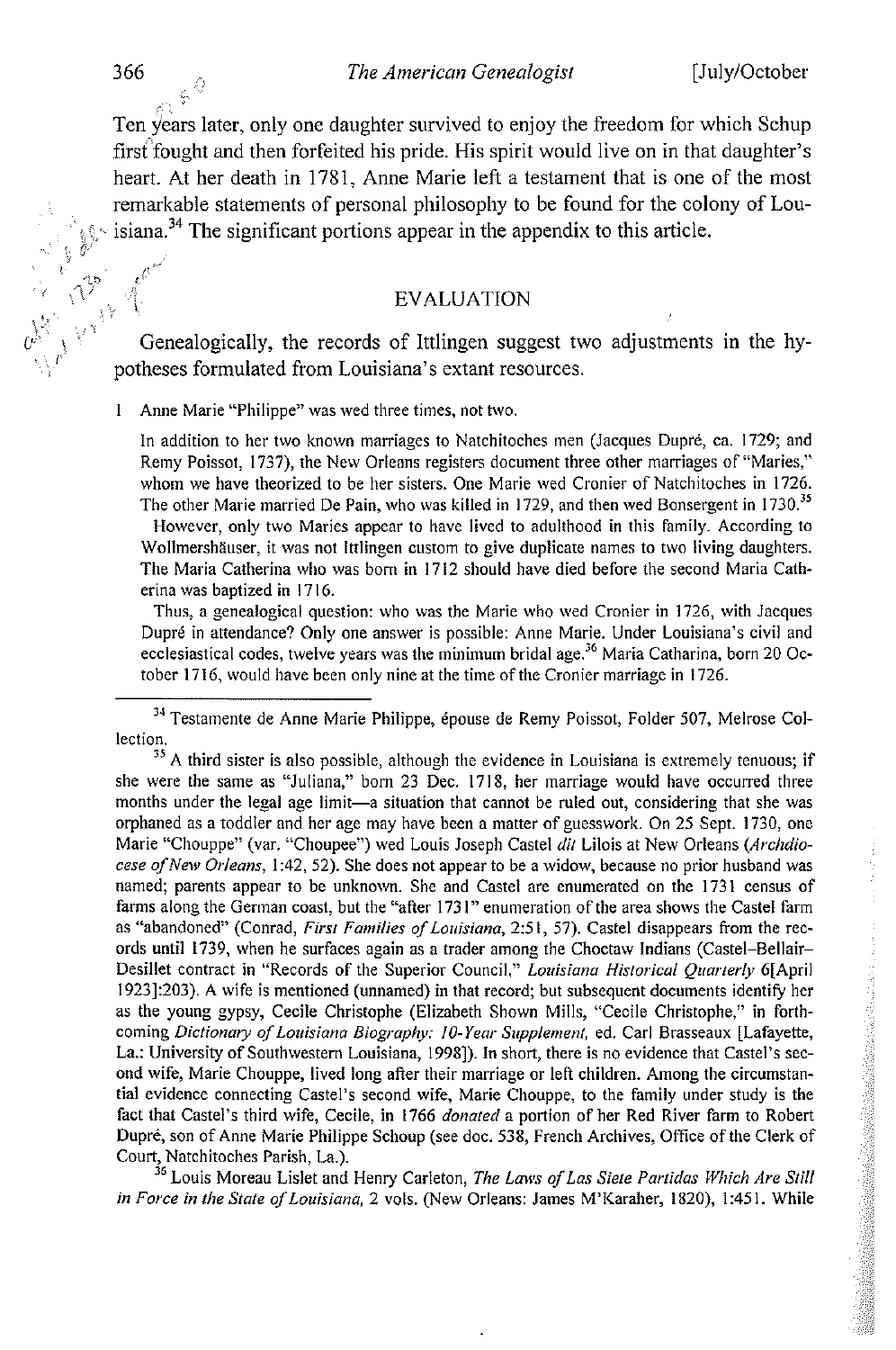2 **Anne Marie's first child was born ca. 1730, rather than ca. 1729.** 

**The identification of Anne Marie as Cronier's wife until 20 Dec. 1729 demands an adjustment of the presumed date of the Dupre marriage. For the first Dupre child, Marie Catherine, one lone record cites an age: an August 1787 census that alleges her to be** fifty~eight; **if accurate, she was born before August 1729. However, Marie Catherine Dupre wed three times, and each of her marriages explicitly identifies her as the legitimate daughter of Jacques Dupre, not Cronier.** 

**All points considered, it seems far more likely that Anne Marie-left a penniless, childless, and parentless twenty-year-old widow during the Christmas season of** I 729-wed **immediately to Dupre, who had served as "best man" at her first wedding. This conclusion suggests that the**  first Dupré child was more likely born in late 1730-after which Anne Marie's children were **born with the expected regularity. Marie Catherine (ca. 1730) was followed by Jean Baptiste (ca. 1732-33); Joseph (Feb. 1735); and twins, Jacques and Barbe Elisabeth (December 1736). With Dupre's death in 1736 and Anne Marie's new marriage in 1737, another ten children would follow.** 

Research on colonial Louisiana's early families is hampered by several factors. Not the least of these are the loss of many local government papers for the first three decades, the lack of public access to the critically important vital records (which necessitates dependence upon published abstracts of varying quality), and the intenningling of ethnic groups that complicated the culture, Successful research particularly requires mental agility in tracking names. With nicknames substituted for surnames and Christian names used for family names, with French names spelled lackadaisically and Gennan names not only translated into French but also rendered in phonetic fashions that astound and amuse, many troublesome identities and relationships must be pieced together in the manner this paper demonstrates for Anne Marie Philippe.

As with most genealogical frauds, the search for Anne Marie's parentage proves that ancestral truth is far more interesting than the figments of imagination. The physical stature of Anne Marie's father remains unknown; but when one takes the measure of his spirit, he stands tall indeed.

#### APPENDIX:

#### ANNIE MARIE PHILIPPE'S ADVICE TO HER CHILDREN

From the Will of Anne Marie Philippe, 25 April 1771, Post of St. Jean Baptiste des Natchitoches **(Folder 507 [Melrose Collection], Northwestern State University, Natchitoches, La.). 7 pp.,**  French. This translation is made from partially illegible photocopy.

**Testament of Anne Marie Philippe, spouse in second nuptials of Remy Poiso!:** 

**incidences can be cited in Louisiana of marriages occurring when the bride was just short of twelve (including one Dupre granddaughter of Anne Marie Philippe Schoup), a marriage at age nine may be confidently ruled out.**